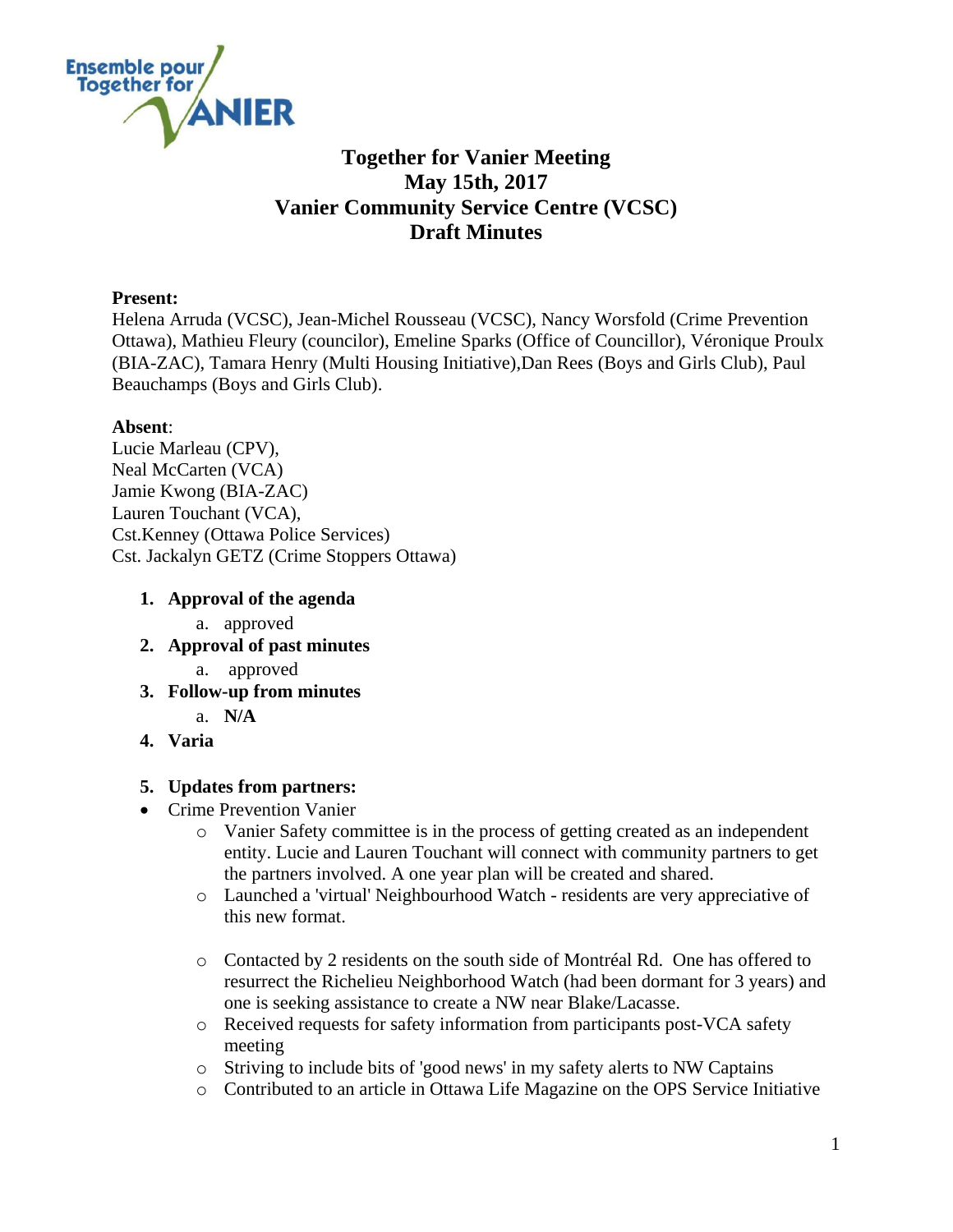- $\circ$  Received an additional 250 lightbulbs from EnviroCentre & offer to do a small media event on our Light Your Porch! + post on their social media feed
- o Distributed approx. 50 Slow Down signs from Safer Roads Ottawa
- o Participated in the Post-incident protocol activation
- $\circ$  As requested by the VCA, provide safety & other info to post on its website
- o Joined the street clean-up of neighbourhood watches
- o New NW Captains for Longpré
- o Support to Émond NW who continues to have scary issues
- o Provided outdoor brochure holders for the promotion of the VCA safety meeting
- o Contributed to Crime Prevention Ottawa's article for community associations
- o Volunteered at the Fleury booth at the SugarFest
- o Continue to participate in the OPS Service Initiative Implementation Community Advisory Group - but I plan on stepping away from this soon.
- Boys and Girls Club of Ottawa
	- o Sent a cohort of youth to TD place for the All-Star kids camp where about 200 kids at-risk attended a day of skills and drills with All-stars
	- $\circ$  Attended the Amazing youth workers race where 22 youth teams were involved.
	- o Boys and Girls hosted the National Youth Conference, 140 youth from across.
	- $\circ$  Walk this Way program was awarded the Community Builder Award. A walking program for children which is seeking to explore our community and increase level of physical activities.
- Vanier BIA
	- $\circ$  Montreal Road closed from Lajoie to Omlstead ave. for June 10th from 1 to 9 pm the event is called MOSAIK. Partners in community are invited to participate at the event. A taskforce will be set up to organize the event with all the partners. Boys and girls and CSCVanier will look at opportunities to get involved.
	- o Paint it up!- will be painted in partnership with the youth at CSCVanier and Boys and Girls Club. Peach Gardens wall was selected to welcome the mural. The mural will be ready just in time for MOSAIK on June  $10^{\text{th}}$ .
- **CSCVanier** 
	- $\circ$  Vanier VeloFest is happening during the MOSAIK day on June 10th. At the francophone centre's parking lot.
	- $\circ$  The Happening July and August on Wednesday in the francophone centre parking lot 5:30-7pm. Zumba and sports will happen on site.
	- $\circ$  Calendar of events T4Vanier Helena reminded the group to contribute to this calendar
	- o CDF- forum at City Hall Community where we all belong. CDF is looking for community partners to contribute. ACTION: JM to send the invite to T4V group.
	- o Racontez nous Vanier !
	- o Post incident report:
- Crime Prevention Ottawa
	- $\circ$  Public consultation 28 th of June Jim Durrell in the evening 12 project in the Gang strategy.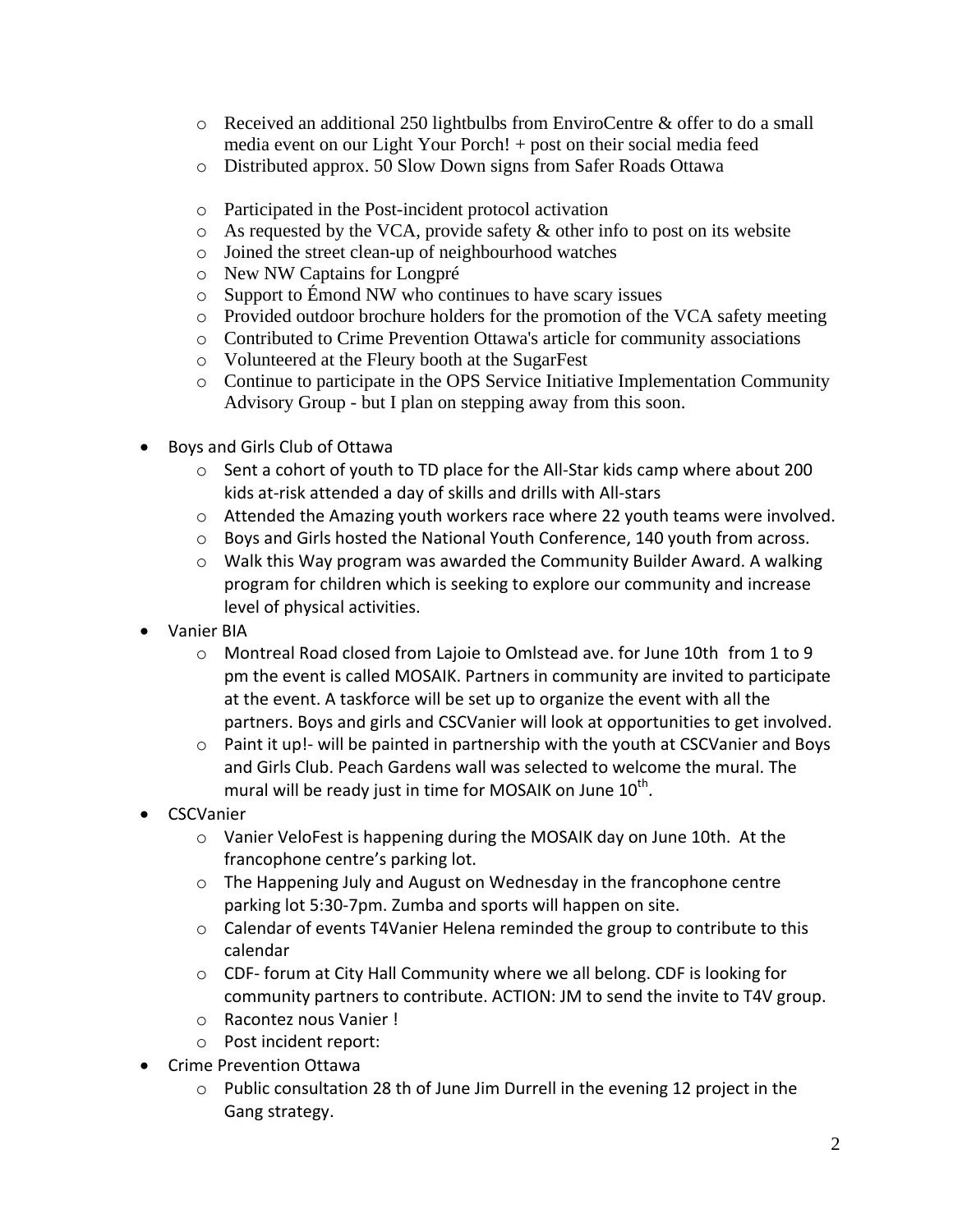- Councillor's Office
	- o VCA AGM reminder to all to attend.
	- o Did a visit of seniors living in our community. Champlain centre mentioned the triporteur (cycle rick shaw) as a great opportunity.
	- $\circ$  Pay Day lending, alterna credit union and causeway to bring a pilot in Vanier to compete against other payday loans along Montreal rd. most likely to located along Montreal rd.
	- $\circ$  Attended lots of community initiatives over the last weeks, 30 residents were signed up to volunteer in the community. Perhaps have a separate meeting to coordinate this bank of volunteers. Safety Forum, Spring clean up and optimist park. Councillor mentioned the importance of doing these events.
	- o Clean up along Vanier Pky will be set up in June. To continue the cleaning efforts.
	- $\circ$  Councillor office will be involved throughout the summer to various community opportunities.
- Vélo Vanier
	- $\circ$  Vélo vanier sharing program, May 31<sup>st</sup> to September. 75 bikes to share for K1L residents. Groups are encouraged to rent a bike for a couple of hours and bring it back.
	- $\circ$  There will be some bike abouts happening around the community to report graffitis and property standards. The program will be coordinated with Vanier Crime Prevention.
	- o Vanier to Leamy lake path as a wonderful bike run- Laurent Touchant volunteered to lead this new initiative.
- Vanier Community Association (VCA)
	- o 55 people participated at the safety forum and 7 community tables with information to the community. It was a great turn out. Lots of questions around traffic and property standards. Was a great opportunity for the community to voice their concerns regarding safety in Vanier.
	- o Spring Clean up, was a success considering the inclement weather
	- $\circ$  AGM June 19<sup>th</sup> where now board members will be elected. At the Fire Station on Beechwood. Some help might be needed with logistic.
	- $\circ$  VCA is volunteer at June 2<sup>nd</sup> MOSAIK.
- Multi Housing Initiative on Blake;
	- $\circ$  Let's talk about! May 8<sup>th</sup> and others will be organized. To get residents to hear workshop and talks!
	- $\circ$  They will also do another block party might be in partnership with Kindnel..
	- o Kindnel housing in Vanier …..
- CrimeStoppers
- Ottawa Community Housing (OCH)
	- $\circ$  Belisle site May 29<sup>th</sup> at 6 pm to unveil the new play ground. Plus, movies under the stars July  $25<sup>th</sup>$  Christmas in July.
	- $\circ$  Richelieu Court, outreach on may 23 and June  $5^{th}$  Teaming up with the City Public Health.